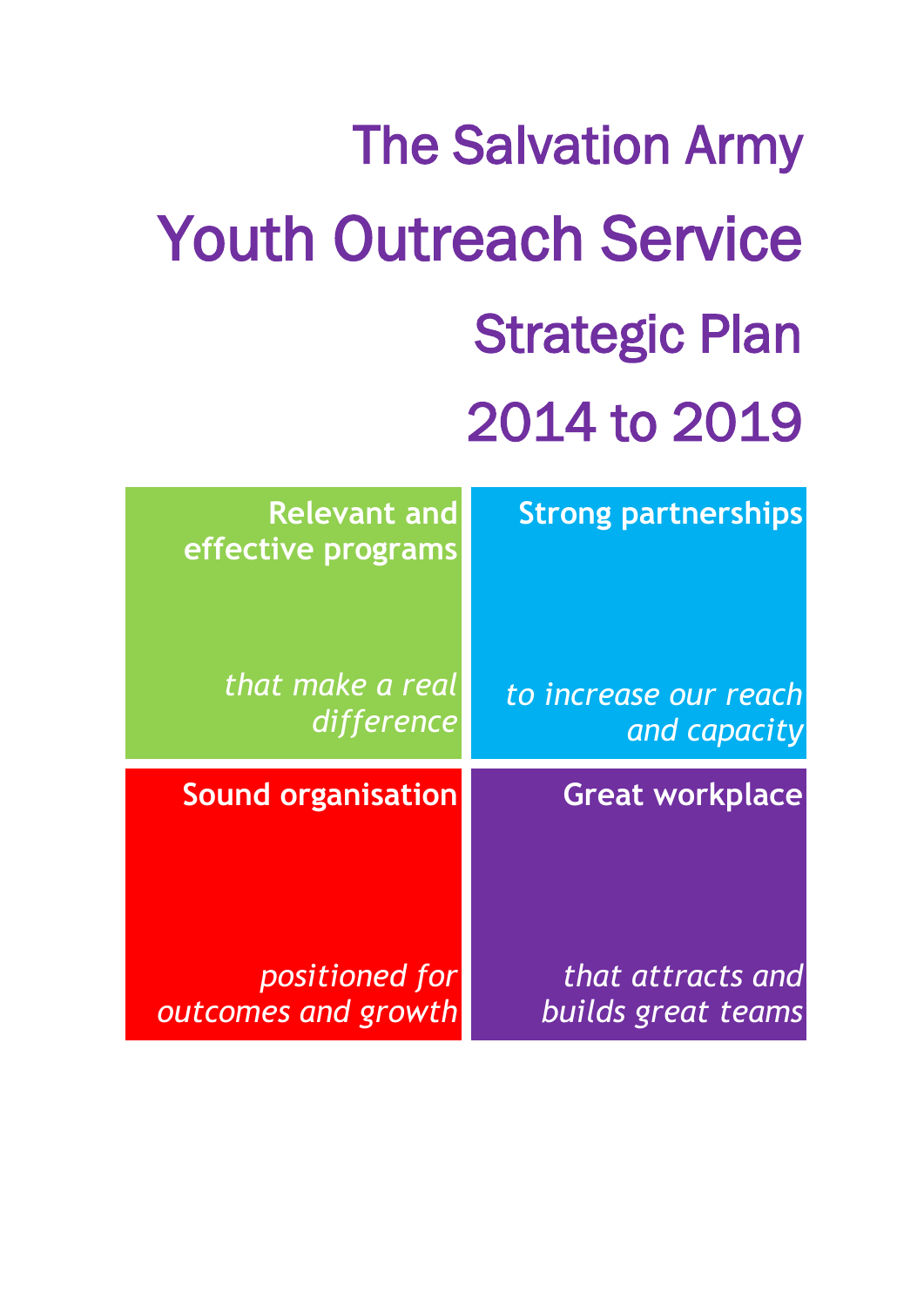### Preamble

The Salvation Army Youth Outreach Service is a faith-based service of The Salvation Army. The Youth Outreach Service follows The Salvation Army mission.

**ONE ARMY:** We see a God-raised, Spirit-filled Army for the 21<sup>st</sup> century – convinced of our calling, moving forward together

We will…

- deepen our spiritual life
- unite in prayer
- identify and develop leaders
- increase self-support and self-denial.

**ONE MISSION:** Into the world of the hurting, broken, lonely, dispossessed and lost, reaching them in love by all means

We will…

- emphasise our integrated ministry
- reach and involve youth and children
- stand for and serve the marginalised
- encourage innovative mission.

**ONE MESSAGE:** With the transforming message of Jesus, bringing freedom, hope and life

WE will…

- communicate Christ unashamedly
- reaffirm our belief in transformation
- evangelise and disciple effectively
- provide quality teaching resources.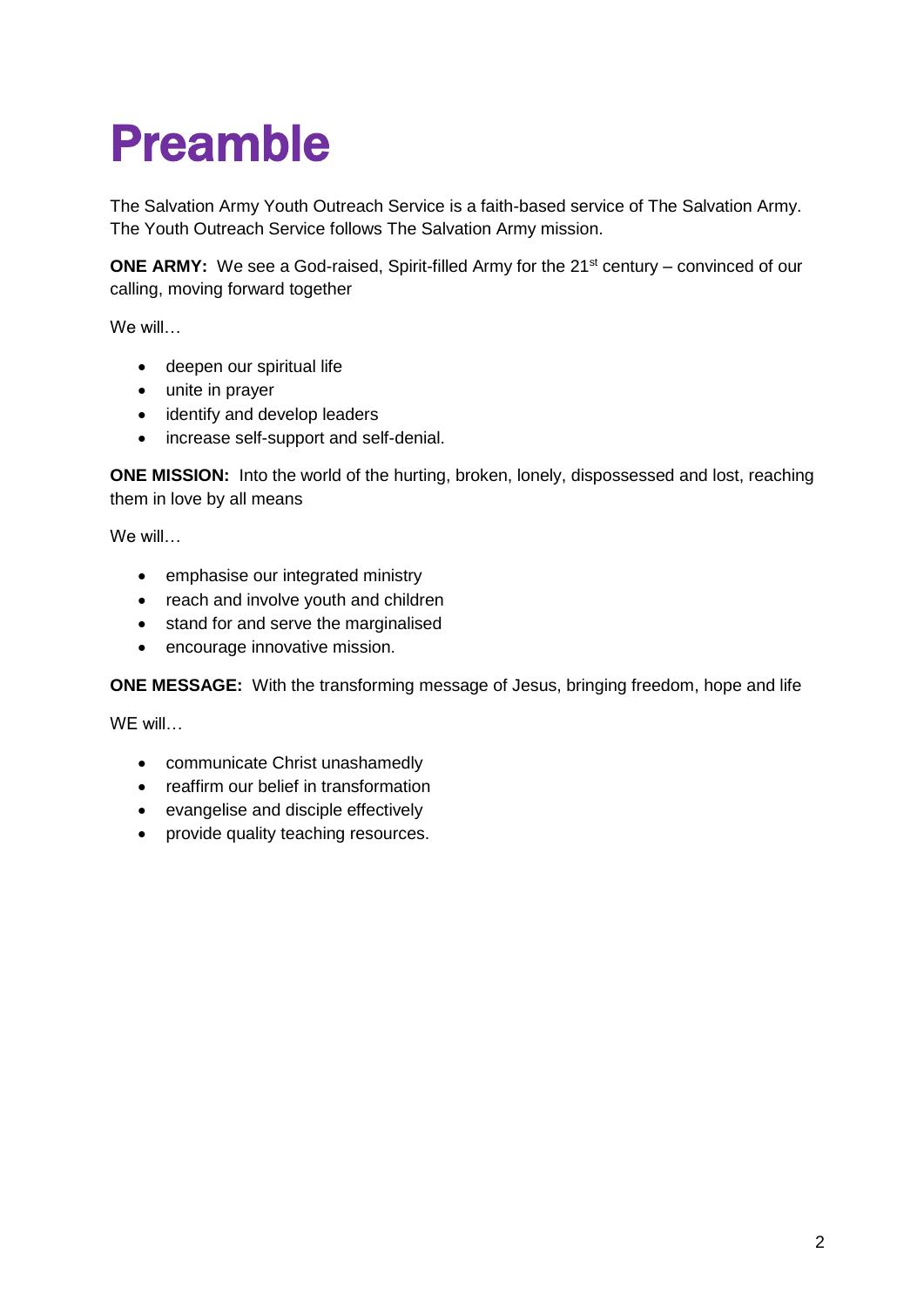The Youth Outreach Service purpose and vision statement are based upon a unique expression of The Salvation Army mission and understanding of the Gospel of Jesus Christ when working with young people.

### Youth Outreach Service Vision

#### Young people overcoming adversity & building independence

#### Youth Outreach Service Purpose

Towards hope and independence, whatever it takes

# **The Youth Outreach Service is about:**

- helping young people overcome adversity and move forward in a positive way toward independence
- supporting young people to meet their different needs
- serving young people and their families with love, compassion and unswerving commitment
- youth development: inspiring and assisting young people to transition to adulthood
- connecting with young people and connecting young people into their community.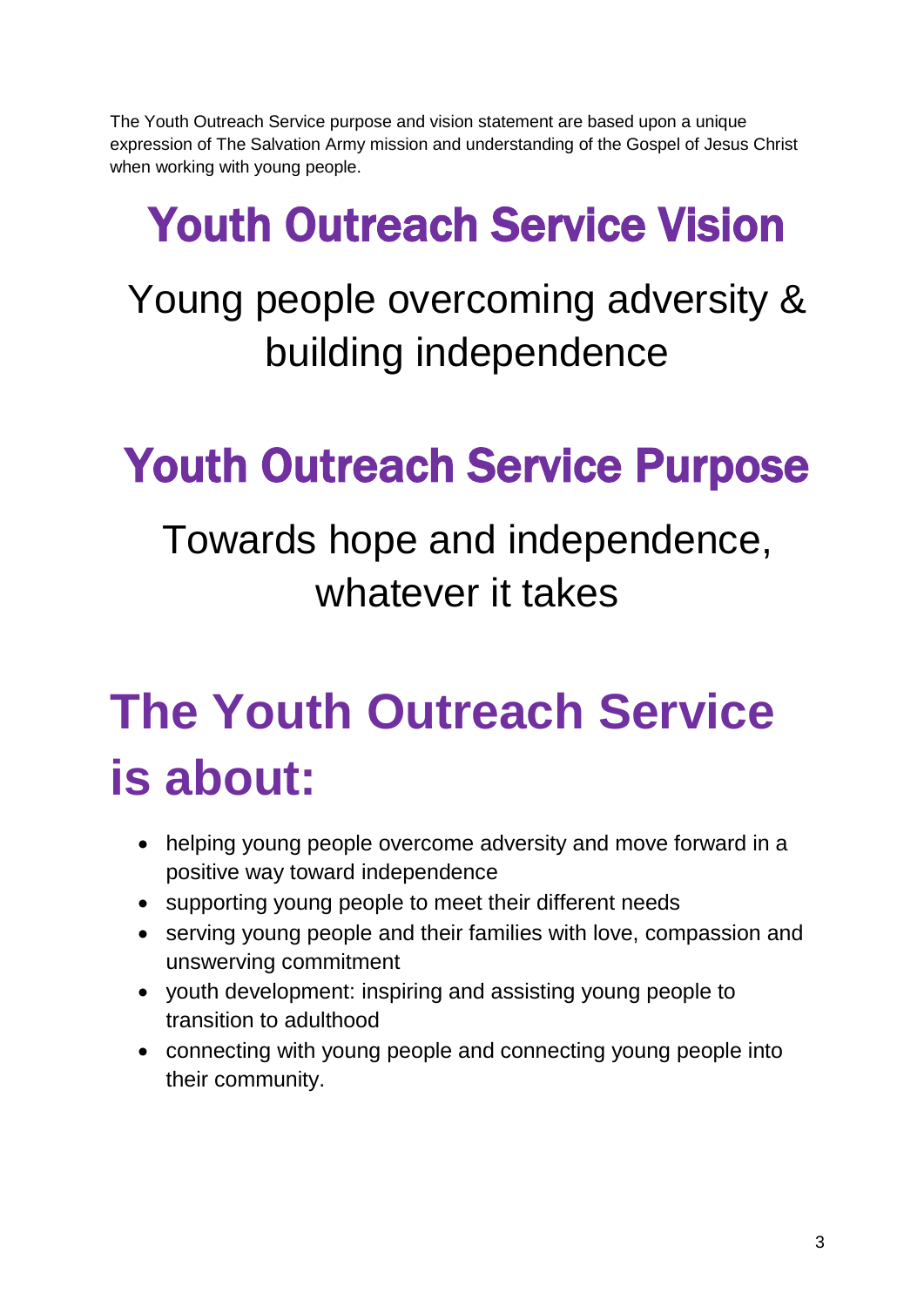# Where do we want to be within two years?

- 1. Operating a Non-state Independent school
- 2. Offering effective programs for disengaged youth in schools and families
- 3. Raising community awareness of, and involvement in, youth issues
- 4. Creating or supporting youth specific hubs.
- 5. Expanding youth supportive housing services: including a Youth Foyer service

# What needs to change or be done differently for the Youth Outreach Service to be sustainable?

- 1. Strengthen the revenue base by:
	- a. securing ownership of the East Brisbane flats
	- b. finding revenue for brokerage budgets
	- c. attracting sponsorship for school programs and apprenticeships.
- 2. Investigate raising revenue through renting website space, a social enterprise and adopting an independent school model.
- 3. Establish fee-for-service options for some aspects of service provision.
- 4. Investigate becoming an RTO or partnering with others.
- 5. Link in with Employment Plus and other JSA's to develop programs and revenue.
- 6. Improve communication about what we are achieving to stakeholders, especially donors
- 7. Improve data management, IT and communication systems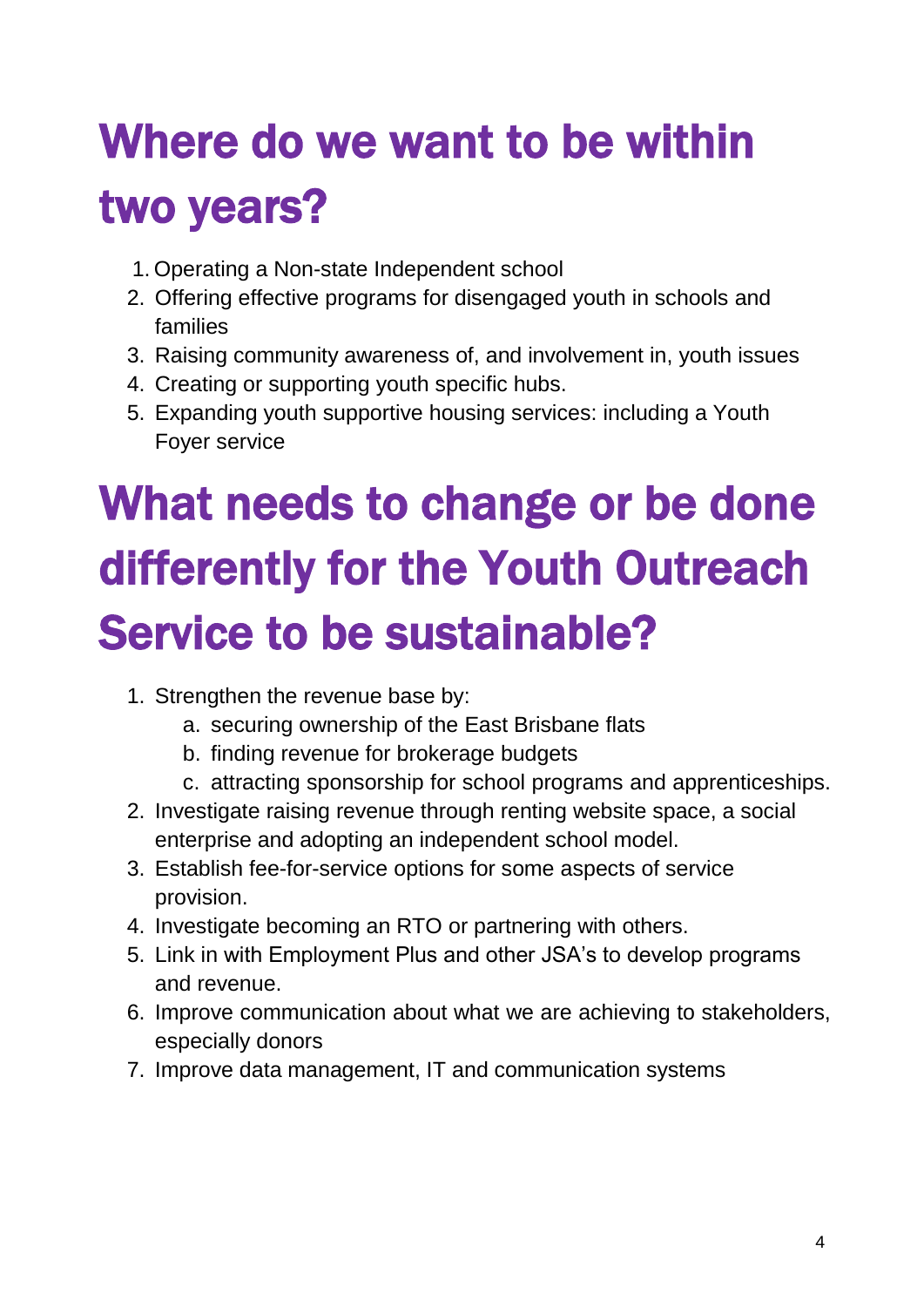#### **Youth Outreach Service Strategic Plan for 2014 and 2015**

| <u> Youth Outreach Service: Towards hope and independence - whatever it takes</u><br>Our purpose<br><b>Our goals</b><br><b>Relevant and effective</b><br>Sound organisation positioned for<br>Strong partnerships to<br>Great workplace that<br>attracts and builds great<br>programs that make a real<br>increase our reach and<br>outcomes and growth<br>difference<br>capacity<br>teams<br>Base YOS services on a<br>Invest in new or expanded service<br>Improve communication within<br>Build recognition and support by ensuring<br>Our<br>YOS and with the wider Salvation<br>greater understanding of<br>staff, students, volunteers and the<br>types:<br>strategies<br>needs by consulting with<br>Salvation Army understand the YOS vision<br>1. Service hubs, including the<br>Army. O<br>and seeking advice from<br>remodelled Fortitude Valley<br>(& young people?) $\Box$<br>JSAs, CPIU, Courts,<br>Strengthen YOS human resource<br>drop-in O<br>2. An outreach strategy funded<br>Schools, Government O<br>Improve YOS communication assets by<br>management practices:<br>for success O<br>establishing reliable, integrated<br>1. Develop our values and build<br>communications channels including<br>3. School programs for students<br>a YOS culture that expresses<br>Sharpen YOS' partnership<br>at risk of disengaging O<br>phones, web site, social media, and a<br>them $\square$<br>2.<br>4. Youth foyer model and<br>work by developing a<br>common drive across all sites O<br>Review, update and clarify<br>supportive housing<br>practice approach that<br>YOS role descriptions and<br>accommodation programs<br>KPIs, YOS handbook and<br>supports clarity of purpose,<br>Focus research and development on<br>diversifying revenue / cutting costs:<br>manual <b>O</b><br>shared aims, expectations<br>Improve YOS practice by:<br>and responsibilities,<br>1. a fee-for-service arrangement in place<br>3.<br>Improve the performance<br>1. using the Outcome Star on<br>including partnerships <sup>O:</sup><br>for school & JSA students O<br>review process and IT with<br>intake to set transition goals<br>1. with young people so<br>2. ways to cut/share costs, or grow<br>outcomes linked to strategic<br>their views have more<br>income using the YOS vehicle pool O<br>plan and KPIs □<br>with each client, with regular<br>review and reassessments O<br>influence O<br>3. a link with Employment Plus in terms<br>4. Monitor staff well-being -<br>2. incorporating collaborative,<br>2. for Indigenous and<br>of funds and RTO arrangements O<br>take action if/when<br>outcome-focused stakeholder<br>Pacific Island cultural<br>4. feasibility study on becoming an RTO<br>necessary <b>O</b><br>meetings for clients O<br>$connections \blacklozenge$<br>offering fee-for-service training □<br>5.<br>Identify reasons for staff<br>3.<br>developing a consistent YOS<br>3. within our Salvation<br>5. feasibility study into operating a<br>turnover and respond to<br>consultancy around YOS' best practice<br>increase stability O<br>education program curriculum<br>Army network <<br>model to reflect transition<br>4. with corporates for<br>education work $\square$<br>Achieve an effective<br>school and apprentice<br>6. investigation of Independent and<br>aims. (with links to business,<br>industry $\hat{a}$ further education) $\Box$<br>Special Assistance Schools models and<br>sponsorships□<br>administration - service<br>increasing ease of access to<br>4.<br>the 'fit' with YOS □<br>to investigate a social<br>delivery balance by:<br>5.<br>services through use of non-<br>7. cost effectiveness of hiring out YOS<br>1. Ensuring staff undertake<br>enterprise start up<br>YOS premises □<br>with Queensland Youth<br>premises $\&$ website advertising $\square$<br>admin training to increase<br>8. Resolve ownership of East Bris flats $\blacklozenge$<br>efficiency and reduce<br>Industry Links□<br>Develop an asset management<br>demand on the admin team $\blacklozenge$<br>strategy to progressively achieve<br>2.<br>Invest in the brokerage service capacity<br>Invest in more admin<br>more youth-friendly<br>with additional revenue fundraised by<br>capacity <b>O</b> | <b>Our vision</b> | Young people overcoming adversity, building independence |  |  |  |  |  |  |
|------------------------------------------------------------------------------------------------------------------------------------------------------------------------------------------------------------------------------------------------------------------------------------------------------------------------------------------------------------------------------------------------------------------------------------------------------------------------------------------------------------------------------------------------------------------------------------------------------------------------------------------------------------------------------------------------------------------------------------------------------------------------------------------------------------------------------------------------------------------------------------------------------------------------------------------------------------------------------------------------------------------------------------------------------------------------------------------------------------------------------------------------------------------------------------------------------------------------------------------------------------------------------------------------------------------------------------------------------------------------------------------------------------------------------------------------------------------------------------------------------------------------------------------------------------------------------------------------------------------------------------------------------------------------------------------------------------------------------------------------------------------------------------------------------------------------------------------------------------------------------------------------------------------------------------------------------------------------------------------------------------------------------------------------------------------------------------------------------------------------------------------------------------------------------------------------------------------------------------------------------------------------------------------------------------------------------------------------------------------------------------------------------------------------------------------------------------------------------------------------------------------------------------------------------------------------------------------------------------------------------------------------------------------------------------------------------------------------------------------------------------------------------------------------------------------------------------------------------------------------------------------------------------------------------------------------------------------------------------------------------------------------------------------------------------------------------------------------------------------------------------------------------------------------------------------------------------------------------------------------------------------------------------------------------------------------------------------------------------------------------------------------------------------------------------------------------------------------------------------------------------------------------------------------------------------------------------------------------------------------------------------------------------------------------------------------------------------------------------------------------------------------------------------------------------------------------------------------------------------------------------------------------------------------------------------------------------------------------------------------------------------------------------------------------------------------------------------------------------------------------------------------------------------------------------------------------------------------------------------------------------------------|-------------------|----------------------------------------------------------|--|--|--|--|--|--|
|                                                                                                                                                                                                                                                                                                                                                                                                                                                                                                                                                                                                                                                                                                                                                                                                                                                                                                                                                                                                                                                                                                                                                                                                                                                                                                                                                                                                                                                                                                                                                                                                                                                                                                                                                                                                                                                                                                                                                                                                                                                                                                                                                                                                                                                                                                                                                                                                                                                                                                                                                                                                                                                                                                                                                                                                                                                                                                                                                                                                                                                                                                                                                                                                                                                                                                                                                                                                                                                                                                                                                                                                                                                                                                                                                                                                                                                                                                                                                                                                                                                                                                                                                                                                                                                                        |                   |                                                          |  |  |  |  |  |  |
|                                                                                                                                                                                                                                                                                                                                                                                                                                                                                                                                                                                                                                                                                                                                                                                                                                                                                                                                                                                                                                                                                                                                                                                                                                                                                                                                                                                                                                                                                                                                                                                                                                                                                                                                                                                                                                                                                                                                                                                                                                                                                                                                                                                                                                                                                                                                                                                                                                                                                                                                                                                                                                                                                                                                                                                                                                                                                                                                                                                                                                                                                                                                                                                                                                                                                                                                                                                                                                                                                                                                                                                                                                                                                                                                                                                                                                                                                                                                                                                                                                                                                                                                                                                                                                                                        |                   |                                                          |  |  |  |  |  |  |
|                                                                                                                                                                                                                                                                                                                                                                                                                                                                                                                                                                                                                                                                                                                                                                                                                                                                                                                                                                                                                                                                                                                                                                                                                                                                                                                                                                                                                                                                                                                                                                                                                                                                                                                                                                                                                                                                                                                                                                                                                                                                                                                                                                                                                                                                                                                                                                                                                                                                                                                                                                                                                                                                                                                                                                                                                                                                                                                                                                                                                                                                                                                                                                                                                                                                                                                                                                                                                                                                                                                                                                                                                                                                                                                                                                                                                                                                                                                                                                                                                                                                                                                                                                                                                                                                        |                   |                                                          |  |  |  |  |  |  |
|                                                                                                                                                                                                                                                                                                                                                                                                                                                                                                                                                                                                                                                                                                                                                                                                                                                                                                                                                                                                                                                                                                                                                                                                                                                                                                                                                                                                                                                                                                                                                                                                                                                                                                                                                                                                                                                                                                                                                                                                                                                                                                                                                                                                                                                                                                                                                                                                                                                                                                                                                                                                                                                                                                                                                                                                                                                                                                                                                                                                                                                                                                                                                                                                                                                                                                                                                                                                                                                                                                                                                                                                                                                                                                                                                                                                                                                                                                                                                                                                                                                                                                                                                                                                                                                                        |                   |                                                          |  |  |  |  |  |  |
| each site up to an agreed target □<br>service delivery <sup>II</sup>                                                                                                                                                                                                                                                                                                                                                                                                                                                                                                                                                                                                                                                                                                                                                                                                                                                                                                                                                                                                                                                                                                                                                                                                                                                                                                                                                                                                                                                                                                                                                                                                                                                                                                                                                                                                                                                                                                                                                                                                                                                                                                                                                                                                                                                                                                                                                                                                                                                                                                                                                                                                                                                                                                                                                                                                                                                                                                                                                                                                                                                                                                                                                                                                                                                                                                                                                                                                                                                                                                                                                                                                                                                                                                                                                                                                                                                                                                                                                                                                                                                                                                                                                                                                   |                   | settings/venues and resources for                        |  |  |  |  |  |  |